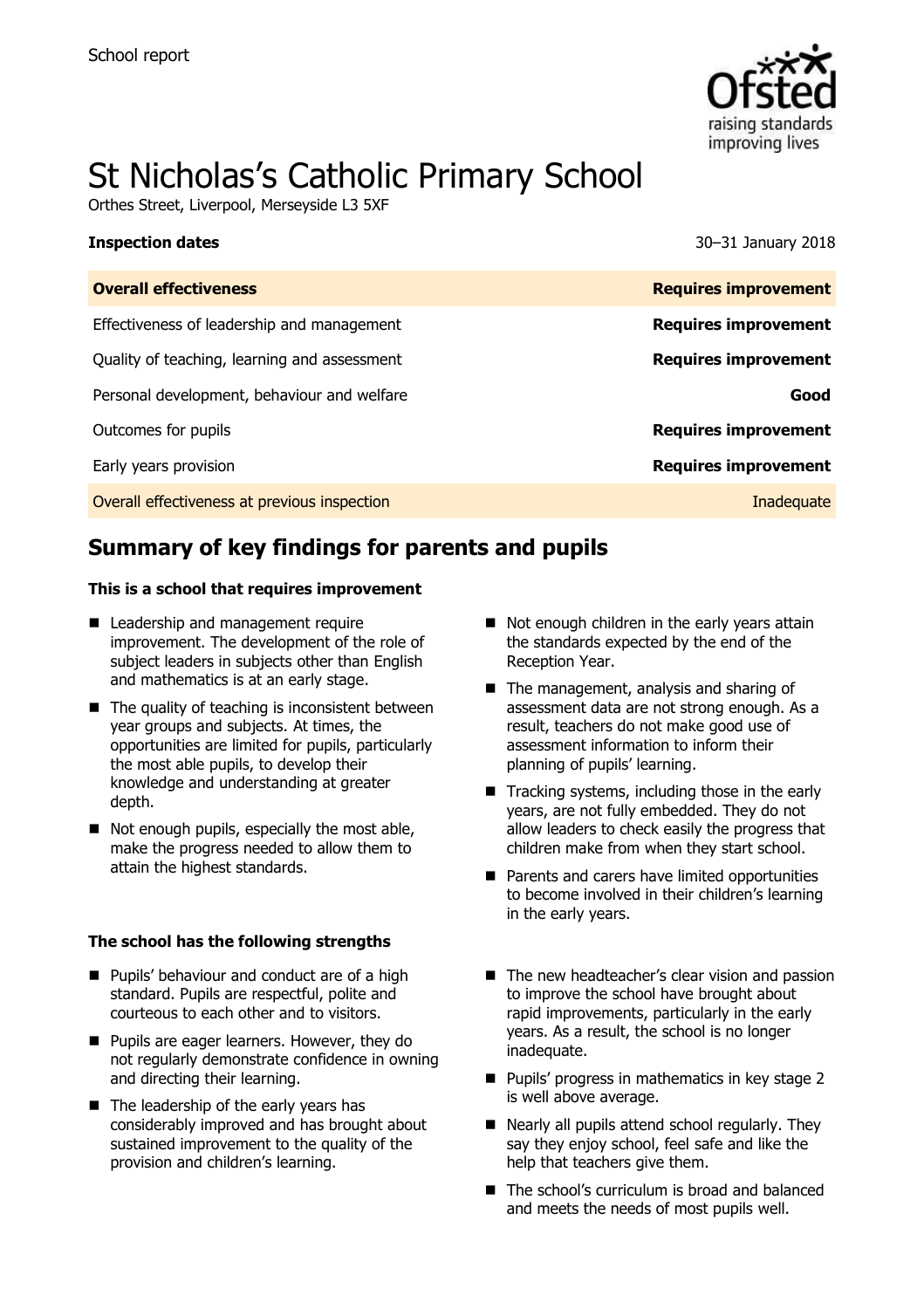

# **Full report**

In accordance with section 13(4) of the Education Act 2005, Her Majesty's Chief Inspector is of the opinion that the school no longer requires special measures.

### **What does the school need to do to improve further?**

- $\blacksquare$  Improve the quality of leadership and management by:
	- further developing the roles and responsibilities of subject leaders, particularly in subjects other than English and mathematics
	- ensuring that leaders effectively promote teachers' use of the information held on pupils' attainment and progress to better inform their planning
	- refining the school's assessment and tracking systems to make it easier for leaders to track and evaluate the progress that pupils make from the date of their admission to school.
- Enhance the personal development, behaviour and welfare of pupils by promoting opportunities for pupils to develop their confidence to take ownership of their own learning.
- Improve the quality of teaching, learning and assessment to ensure that:
	- there is greater consistency of high-quality teaching between year groups
	- teachers make the best use of the assessment data available to them to inform their planning
	- the most able pupils regularly receive the challenge they need to develop their knowledge and understanding at greater depth.
- Improve the quality of the early years by:
	- building on the improvements already made so that greater proportions of children attain a good level of development
	- enhancing opportunities for parents to contribute to their children's learning and the assessment of their children's attainment and progress
	- strengthening further the skills and experience of the early years leader so as to ensure high-quality transition and continuity of learning into key stage 1 of those children who do not attain a good level of development.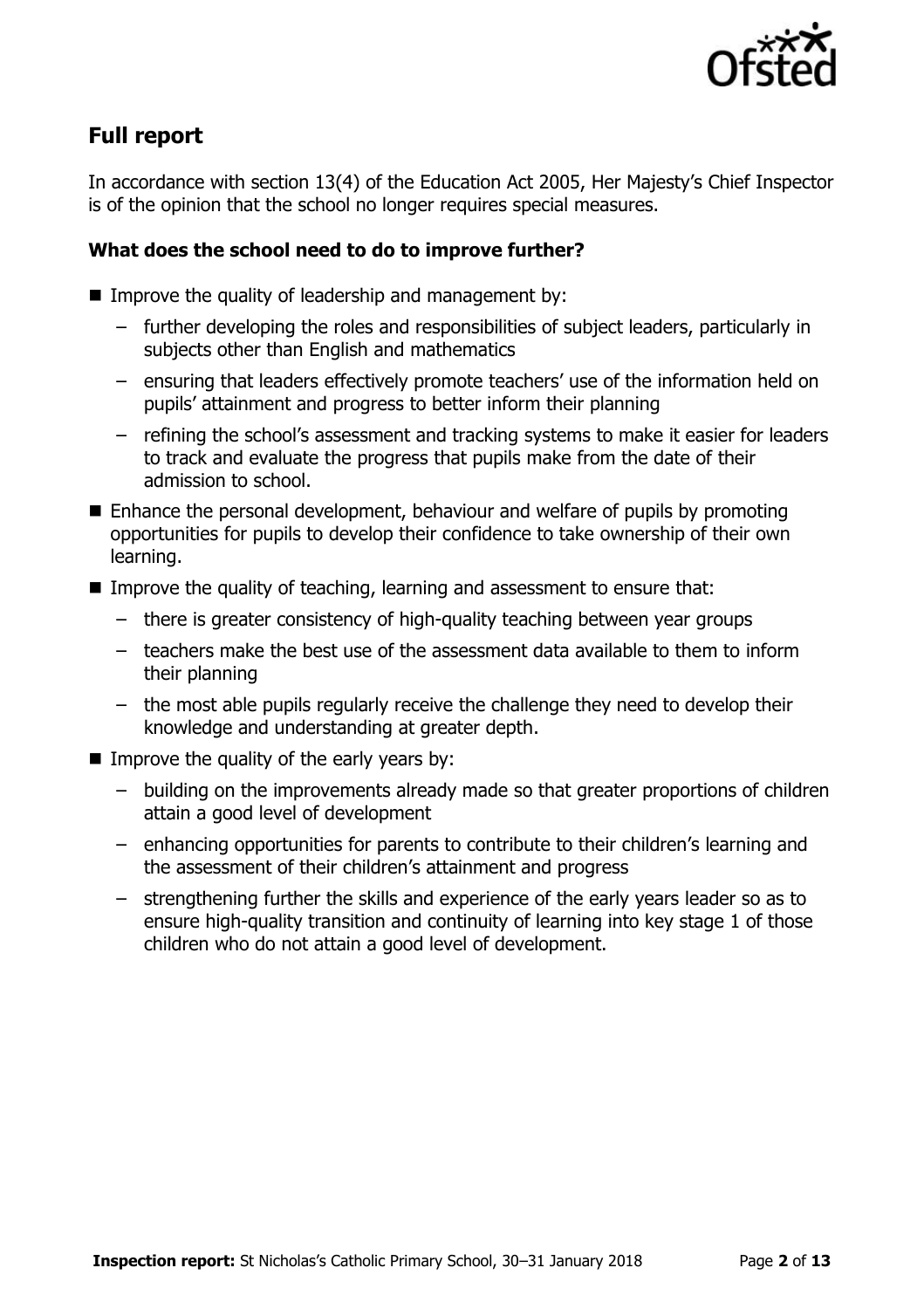

## **Inspection judgements**

### **Effectiveness of leadership and management Requires improvement**

- $\blacksquare$  In September 2016, the school was judged to be inadequate due to serious concerns relating to the strategic leadership and management of the school and the quality of provision for pupils in the early years. It is now a different school. Strategic leadership and management have improved considerably. Leaders demonstrate high expectations, a clear vison for development and the capacity to sustain improvement. The school is now a place where leaders and staff work as a team. They place the welfare and achievement of pupils at the heart of all their actions. However, leaders are not complacent and recognise their work is not yet done in ensuring that the school makes the progress required to become good.
- The new headteacher has a clear, insightful and accurate understanding of the school's strengths and weaknesses. He has developed an aspirational vision for improvement that is shared by staff and governors. Leaders' planning for school improvement is clear and effective.
- The quality of subject leadership is inconsistent. The leadership of English, mathematics and special educational needs (SEN) and/or disabilities is stronger than that of other subjects. This is because senior leaders have prioritised these areas since the last inspection. Subject leaders for English and mathematics now have a clear understanding of their roles and responsibilities and have appropriate time to undertake their duties. As a result, they understand where the strengths and weaknesses are in their subjects and are taking appropriate and effective actions that have brought about improvements. A number of other subject leaders are new to their roles and have limited leadership experience, knowledge and skills. Senior leaders have appropriate training and development plans in place.
- Senior leaders have ensured that the assessment of pupils' attainment is now more frequent and rigorous. As a result, they have a wealth of information about pupils' attainment but the analysis of this data is not refined enough to allow leaders to easily evaluate the impact of teaching on pupils' progress. This is particularly the case for the high numbers of pupils who join during the school year and/or only stay for a short period. Additionally, leaders with responsibility for assessment do not ensure that teachers make the best use of assessment information to inform their planning.
- Leaders demonstrate a secure understanding of the barriers to learning faced by disadvantaged pupils. Leaders' appropriate use of the pupil premium funding ensures that disadvantaged pupils achieve well. Actions include a focus on building pupils' skills in literacy and communication to allow them to access learning in other areas of the curriculum.
- Leaders' good use of the additional primary school sport funding has resulted in high levels of pupil participation in sports and in their adoption of healthier lifestyles. Leaders use the additional funding effectively to provide staff training, expert coaching and a rich diet of sporting opportunities for pupils, including boxercise and a range of inter-school competitive events.
- Senior leaders place a high priority on pupils' attendance as being key to helping pupils to succeed. Highly effective systems to track and respond quickly to any absence are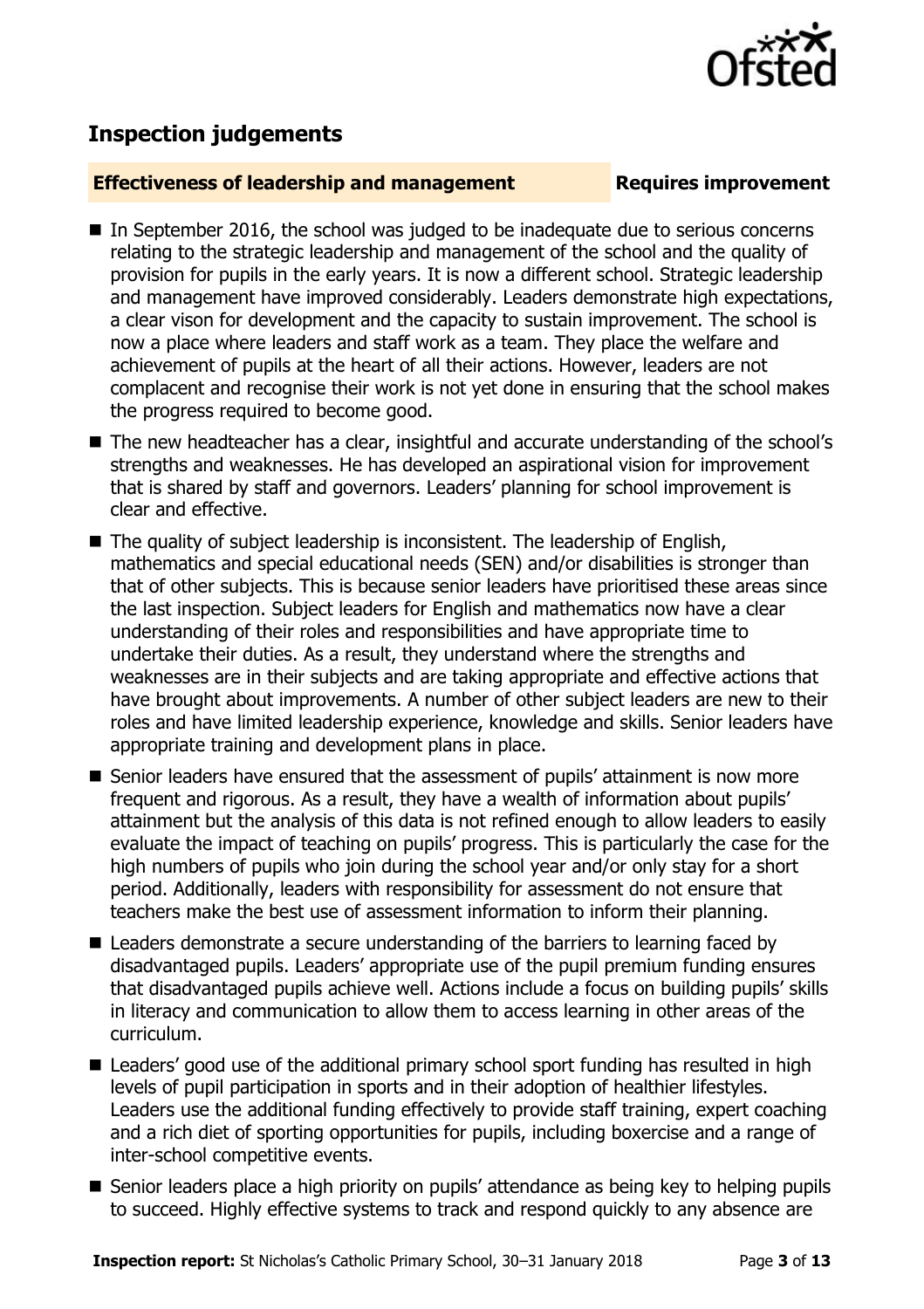

well established. These include the use of a tenacious and highly effective pastoral care manager to support families in getting their children to school on time. The meticulous analysis of attendance allows leaders to identify those pupils at risk. As a result, they head off many absences. Where necessary, this analysis ensures that leaders have sufficient evidence to take appropriate enforcement action.

- Leaders ensure that pupils' spiritual, moral, social and cultural understanding is nurtured well and is in line with the school's Catholic ethos. As a result, pupils say they feel valued and are treated with understanding and respect. Leaders promote equality strongly and effectively in this culturally diverse school.
- The school's curriculum is broad and balanced and meets well the needs of most pupils. It ensures that pupils systematically develop their knowledge and skills across a wide range of subjects. The curriculum promotes well fundamental British values and pupils' personal development. The curriculum equips most pupils effectively for their next stage of education. However, some pupils who enter Year 1 without having attained a good level of development do not have regular access to a curriculum that fully meets their developmental needs and allows them to catch up quickly.
- Leaders make effective use of the additional funding they receive for pupils who have SEN and/or disabilities. The leader with responsibility for SEN and/or disabilities is relatively new to her role. However, she ensures that support is carefully planned, well organised and effective in ensuring that pupils make sustained progress from their starting points.
- Parents are effectively informed about life in school and their children's progress through regular newsletters, individual pupil reports and frequent electronic communications. They overwhelmingly support the school and recognise the improvements since the last inspection.

### **Governance of the school**

- The governance of the school is effective. Many governors are new to their roles since the last inspection. Governors possess professional skills and use them well to hold leaders closely to account for the impact of their actions. Governors have sought and acted swiftly upon advice from the local authority and archdiocese. As a result, they have improved their skills in checking the school's progress and measuring the success of leaders' actions.
- Governors share the headteacher's vision and commitment to continue to improve the school. They know their school well because of the quality of the information they now receive and the questions they now ask. They regularly check the accuracy of the information they receive through visits to the school to talk with teachers and pupils. Consequently, governors understand how teachers are going about raising standards and where further action is needed.
- Governors have a secure understanding of the school's policy for managing performance, including its link to teachers' pay, and ensure that it is now robustly applied.
- Governors have ensured that the content of the school's website meets the requirements relating to the curriculum.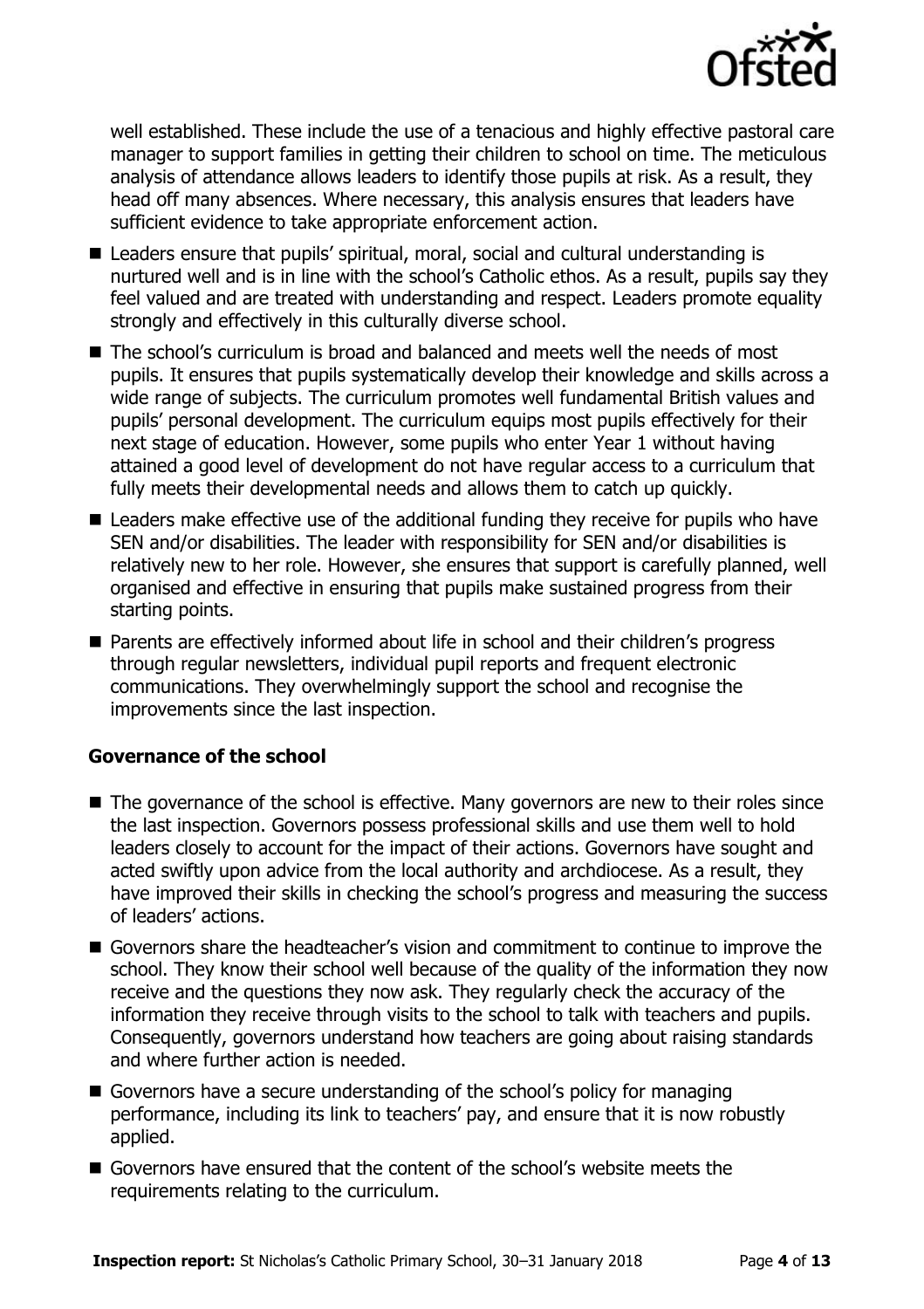

### **Safeguarding**

- The arrangements for safeguarding are effective.
- Leaders and governors have ensured that safeguarding arrangements are fit for purpose and implemented effectively by staff. Statutory checks are carried out on the suitability of staff to work with children, including those members of staff from the adjoining nursery who work on the school site.
- **E** Leaders have taken appropriate actions to ensure that the school is a safe and secure place in which pupils can learn.
- Appropriate training ensures that staff have up-to-date knowledge of safeguarding and are vigilant about the potential risks pupils may face. Records are fit for purpose and meticulously kept. Leaders share information with parents and appropriate authorities effectively to ensure pupils' safety.
- Governors have ensured that appropriate monitoring and filtering arrangements are in place for the school's internet connection.

### **Quality of teaching, learning and assessment Requires improvement**

- The quality of teaching, learning and assessment has improved since the inspection in 2016. However, there remains some inconsistency in how effectively teachers use pupils' assessment information to inform their planning and in the quality of teaching between year groups.
- On occasions, teachers' low expectations of what can be covered in a lesson limit the pace of learning. Tasks are sometimes too easy or too difficult for some pupils. Pupils, including the small number of those most able pupils, do not regularly have opportunities to apply their skills and develop their knowledge and understanding at greater depth.
- Teachers and committed teaching assistants have benefited from appropriate and effective professional development from the local authority to improve their knowledge and skills. As a result, teachers and teaching assistants have good subject knowledge in a wide range of subjects, including English, mathematics, science and music. Pupils are encouraged to learn through interesting and, at times, challenging activities that take them out of their comfort zones, for example learning to play the violin alongside their class teacher and teaching assistants with the intent to achieve a recognised qualification.
- Teachers make good use of frequent and systematic homework to extend learning further beyond the school day.
- Writing is taught systematically across the school. This results in pupils, including the large proportion who speak English as an additional language, developing well their skills in reading and writing from their starting points. Writing activities frequently link to other subjects. For example, pupils develop their technical and descriptive vocabulary and their evaluative writing skills through the frequent recording of practical scientific investigations. However, leaders accept that the teaching of writing still needs further improvement to ensure that a higher proportion of pupils close the gaps in their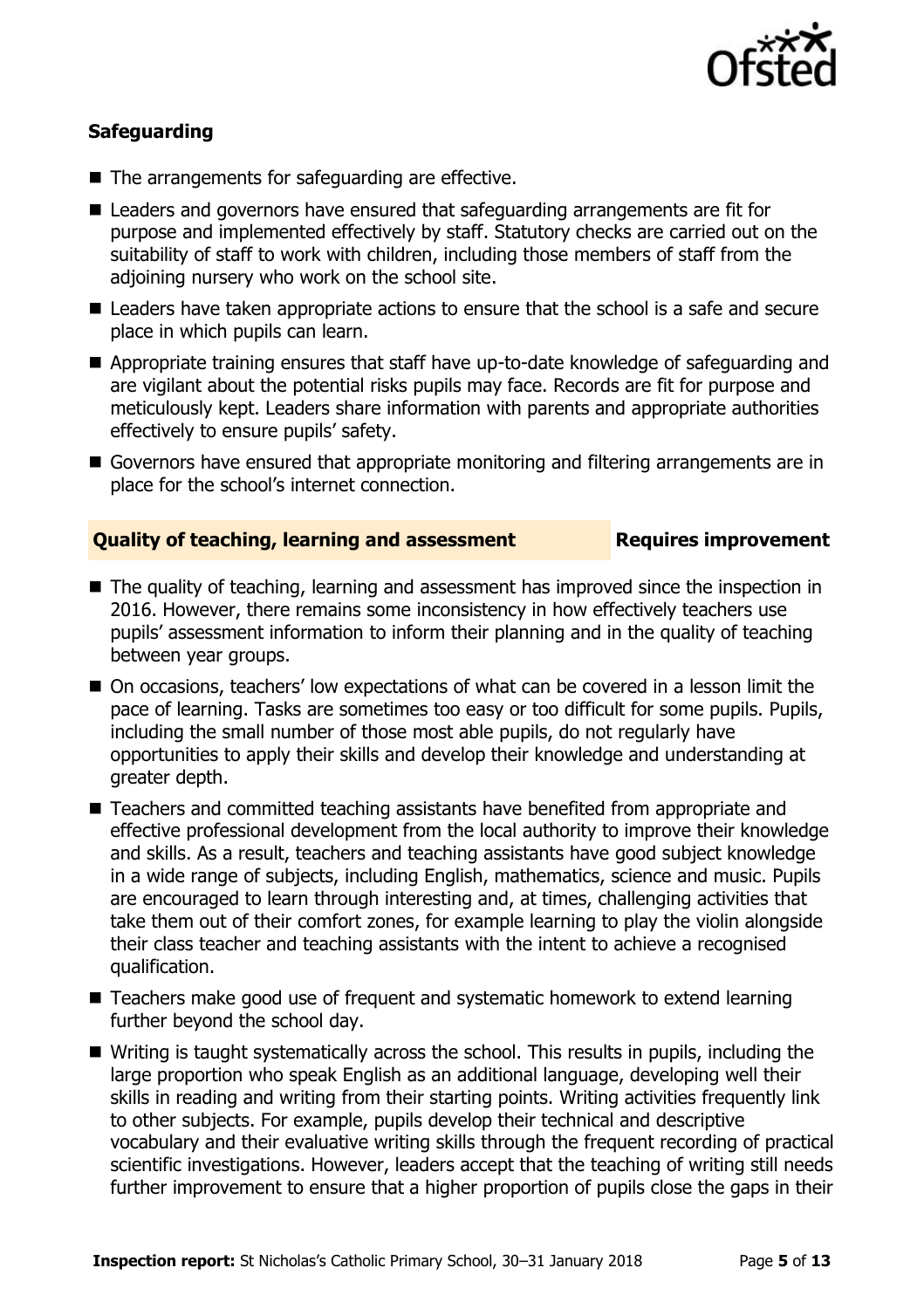

knowledge and make the progress required to attain the highest standards.

- **Pupils develop their basic reading skills well because of the support they receive from** dedicated staff. Pupils who speak English as an additional language at times find the more complex reading skills more difficult. The teaching of phonics is systematic and carefully planned to match pupils' knowledge and abilities, including their knowledge of the English language and its sounds. As a result, pupils make secure progress from their starting points.
- Mathematics teaching has improved considerably. Teachers are confident in their own knowledge and skills and most use them effectively to promote understanding of mathematical ideas, such as equivalent fractions, to all groups of pupils. Teachers and teaching assistants make good use of questions and encourage pupils to develop their knowledge and understanding by frequently asking for the reasoning behind pupils' answers. However, teachers do not provide enough opportunities for pupils, particularly those who are most able, to apply their mathematical skills to investigations that develop knowledge and understanding at greater depth.
- **Pupils'** work in books shows that pupils develop their knowledge in a wide range of subjects systematically. However, in some subjects, particularly those other than English and mathematics, teachers' expectations of what pupils can do are inconsistent. Consequently, activities planned are not matched carefully to pupils' abilities. As a result, the opportunities for pupils to develop their knowledge and understanding at greater depth are limited.

### **Personal development, behaviour and welfare Good**

### **Personal development and welfare**

- The school's work to promote pupils' personal development and welfare is good.
- Teachers and other adults working in school have positive relationships with pupils and with their families. As a result, pupils say they feel valued and cared for. Parents who spoke with inspectors, and those who responded to the school's recent questionnaire, mirrored pupils' views. This was typified by comments such as 'This school not only supports and helps pupils but works with the whole family. Staff go beyond what is expected.'
- **Pupils know how to stay safe, including while online, because of the teaching and** guidance that they receive. Pupils speak of visits from local police officers, regular online safety lessons and the opportunities to learn to swim using the local university's sports facilities.
- **Pupils receive a range of opportunities to develop their spiritual, moral, social and** cultural understanding in school and beyond. A language of the month is promoted to reflect the considerable diversity in languages spoken in each year group and is additional to the study of Spanish, the school's modern foreign language. Pupils regularly make use of local university facilities to study such things as science, and visit cultural sites in the school's locality.
- **Pupils are provided with increased opportunities to develop their leadership skills and** self-confidence by undertaking roles as prefects, head boy or girl or one of their deputies or as a 'buddy reader' for younger pupils. However, these roles are relatively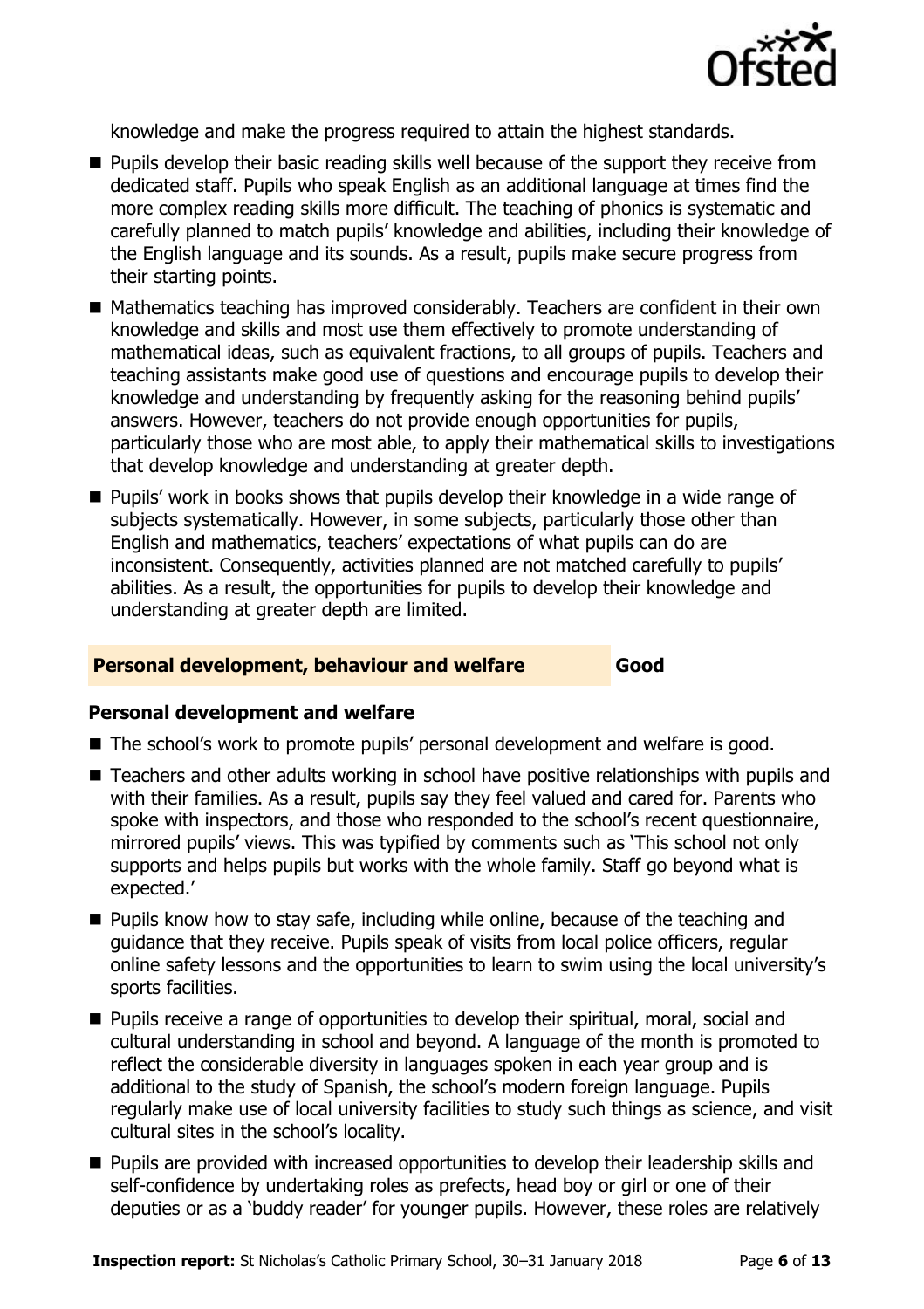

new and still not fully embedded.

- **Pupils are eager learners but do not frequently display the confidence and maturity to** take ownership of their own learning, for example by undertaking independent study programmes or having the confidence to ask challenging questions of teachers.
- **Pupils say that bullying is rare and that the school is a safe place to attend. They are** confident that, if they had any concerns, staff, including the new headteacher and particularly the pastoral care manager, would listen and act quickly to deal with their worries.

### **Behaviour**

- The behaviour of pupils is good.
- **Pupils'** conduct is exemplary in the way they move around the school and interact with each other and adults. Pupils are polite. They hold doors open for others to pass and are eager to talk about their learning.
- Leaders' use of exclusion has, over time, been higher than the national average. The number of exclusions is now low. Exclusion is used as a final resort following high levels of intervention and support from a dedicated and skilled pastoral team.
- Historically, overall attendance has been close to the national average. However, the rates of absence for disadvantaged pupils and those who are persistently absent rose considerably in 2017. The most recent attendance figures show improvement, including in the substantial reduction of persistent absenteeism. Leaders' detailed analysis of records shows that the vast majority of absences are for acceptable reasons, often relating to pupils' medical needs or their return to their home countries. The pastoral care manager tenaciously challenges absence and lateness and provides appropriate and effective support and guidance to parents. Despite this, a small number of parents do not ensure that their children attend school on a regular basis.

### **Outcomes for pupils Requires improvement**

- Outcomes for pupils have improved since the last inspection, particularly in the early years and in mathematics. However, the proportion of pupils who make the progress required to attain at greater depth remains well below national averages, particularly in reading, writing and mathematics in key stage 1.
- In the 2017 key stage 2 national assessments, outcomes were much stronger than in 2016. The proportion of pupils who attained the expected standards in reading and writing were at least in line with national averages and higher in mathematics. This was because sharper, focused teaching accelerated the rate of pupils' progress. From their starting points, pupils' progress was well above the national average in mathematics and average in reading and writing.
- Historically, pupils' attainment in English and mathematics in key stage 1 has been below national averages. This was the same in 2017. However, the school's information shows that pupils made secure progress from their starting points. Many pupils entered the key stage from the early years with lower-than-expected levels of development. In addition, considerable numbers had joined the school in key stage 1 speaking little or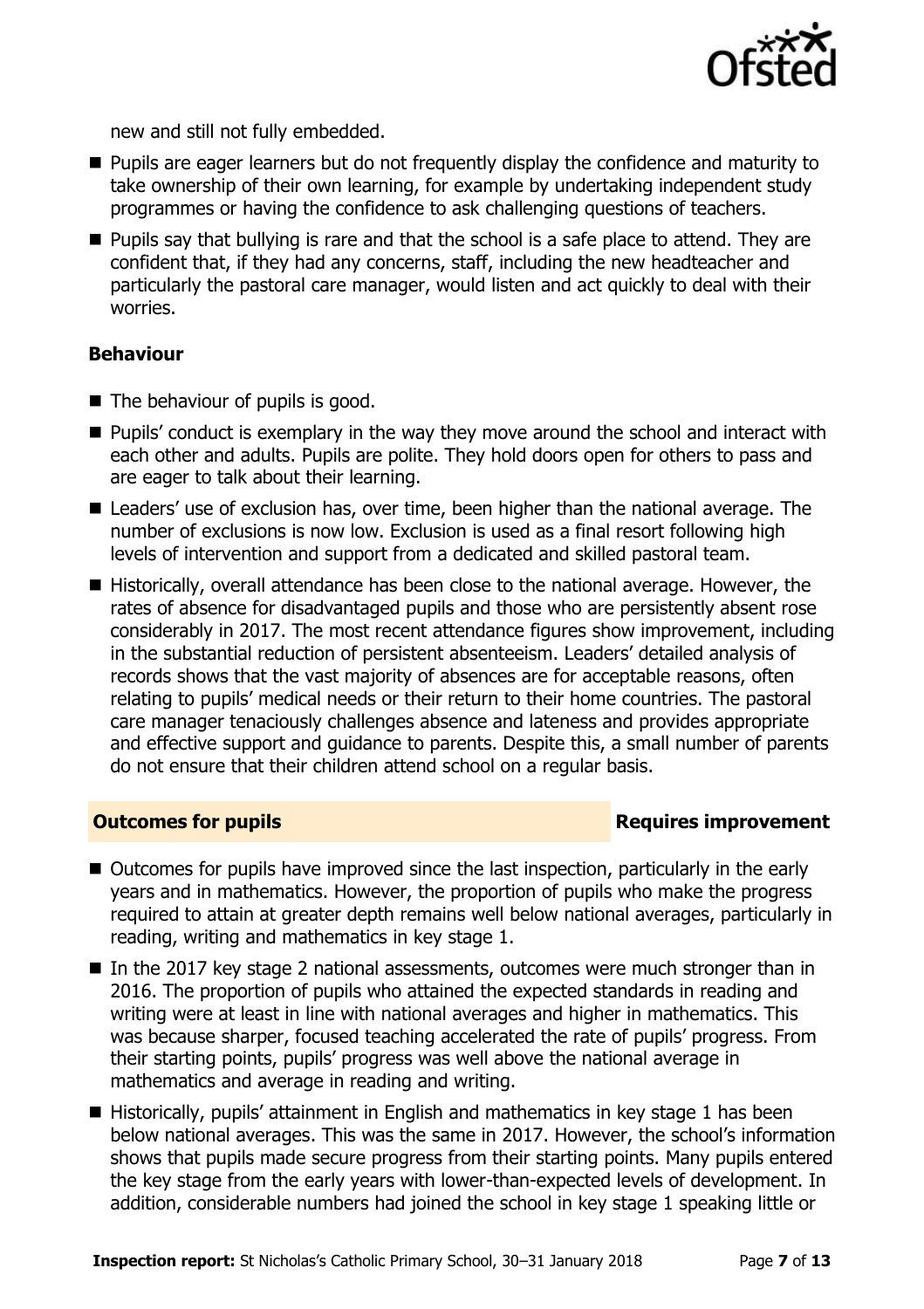

no English.

- Current assessment information and work in pupils' books show that, in key stage 2, typically, more than three quarters of pupils in each year group make at least steady progress from their starting points. Few make the stronger progress required to develop their knowledge and understanding at greater depth and to enable them to reach the highest standards. There is a similar picture in key stage 1. Work in pupils' books shows that pupils develop a secure understanding of basic literacy and numeracy because of the systematic development of skills. As a result, progress in English and mathematics is secure but steady. However, the work in books also shows that pupils have limited opportunities to apply their skills to more challenging tasks. As a result, the proportion of pupils developing their knowledge and understanding at greater depth is low.
- In subjects other than English and mathematics, pupils' work in books shows that they develop a broad range of knowledge and understanding. However, the work also shows that the most able pupils do not develop their knowledge and understanding to any greater depth than other pupils in their year group.
- Pupils who have SEN and/or disabilities make effective progress from their starting points because of the support and teaching they receive.
- **Pupils read widely and often as part of their homework and lessons. Those pupils who** speak English as an additional language receive appropriate support to develop their reading skills to access the curriculum. Leaders recognise that progress in reading is not as strong as that in writing and mathematics and they are taking appropriate actions to strengthen it. These include refinements to the teaching of phonics, and amendments to timetables to ensure the frequent teaching of reading in all classes. Pupils develop a love of reading and exhibit good levels of fluency. Pupils' confidence in using phonics to identify unfamiliar words is growing.
- **Pupils make secure progress from their starting points in phonics. However, the large** numbers of pupils who enter the school in Year 1 and Year 2 with little or no phonics knowledge and who speak English as an additional language have a considerable and negative impact on outcomes in the Year 1 and Year 2 phonics screening checks. Leaders are aware of this issue and have in place effective support mechanisms to help children catch up.

### **Early years provision**

- The early years provision has improved considerably since the last inspection in 2016 and is no longer inadequate.
- The support provided by the local authority has ensured that the early years leader now has a secure understanding of the early years curriculum and has markedly improved the quality of her leadership. However, she recognises that she is on a developmental journey. Effective links to other local schools ensure that she continues to develop her expertise. As a result, leadership of the early years now demonstrates the capacity to sustain improvement.
- The leader has a detailed and accurate understanding of the strengths and weaknesses of her department because of her increased monitoring and evaluation. Staff are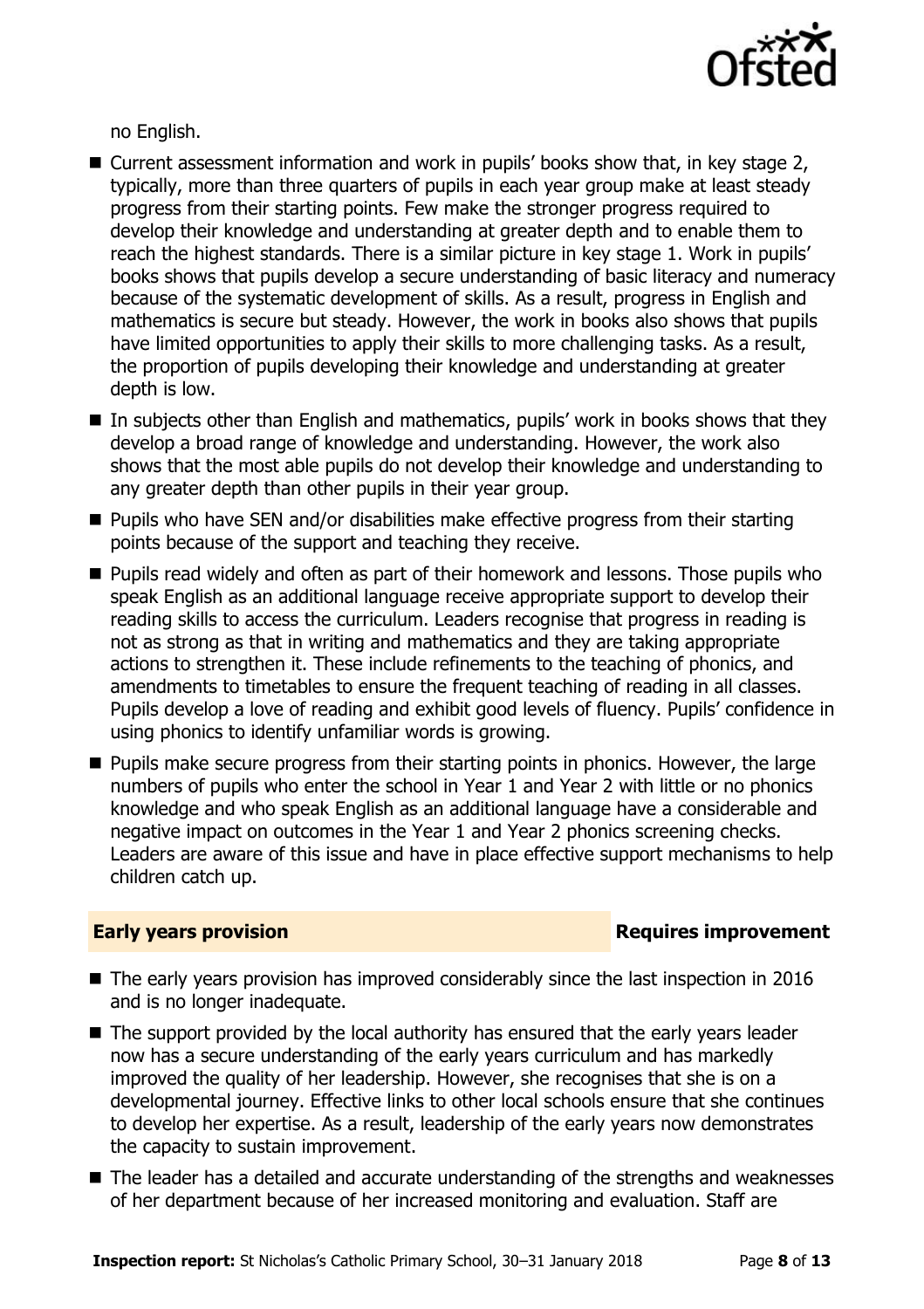

appropriately deployed and the learning environment is much improved and well organised.

- Leaders and teachers frequently analyse assessment information about children's attainment to identify areas of need and inform their planning. However, the assessment system is relatively new and is focused on recording children's attainment against the early learning goals. It does not allow leaders to evaluate easily the progress that children make from their starting points when they join the school. Opportunities for parents to contribute to the assessment of their children's learning are limited.
- Leaders ensure that all welfare regulations are met. The environment is secure, safe and well maintained. The leader has ensured that the quality and the number of resources available have improved considerably. Resources are used well to promote learning. Leaders use the funding available for additional resources carefully to maximise its impact.
- Children are kept safe because well-trained and vigilant staff implement well the school's safeguarding policies and act quickly to address any concerns. Effective partnerships with external agencies exist and staff are well trained. Children receive the appropriate support that they need to thrive and behave well.
- Children quickly settle into Nursery and Reception because of the good relationships and caring attitudes of teachers and other adults working in the department.
- **E** Effective transition arrangements for children transferring from the private nursery on the school's site enable them to make a quick start to learning. Other transition arrangements are limited because many children are international new arrivals or arrive from outside the local area due to their parents moving to study at the nearby universities. Transition out of the early years into key stage 1 is also not as effective.
- Nearly all children begin the early years with social skills, levels of communication, literacy and language skills and understanding of shape and space that are below and, in many cases considerably below, those typical for their age. A large proportion of children have no experience of schooling at all and many speak English as an additional language. Children make secure progress from their starting points. The proportion of children who achieve a good level of development by the time they leave the early years is rising because of the better quality of teaching they now receive. However, it is below the national average.
- The quality of teaching is no longer inadequate. Teachers and teaching assistants frequently use questioning well to probe and develop children's understanding. They make effective use of the much-improved outdoor provision to promote learning by providing interesting and engaging activities for children. Adults actively engage in play to promote learning. However, teachers and other adults do not ensure that activities regularly provide sufficient challenge for the most able pupils.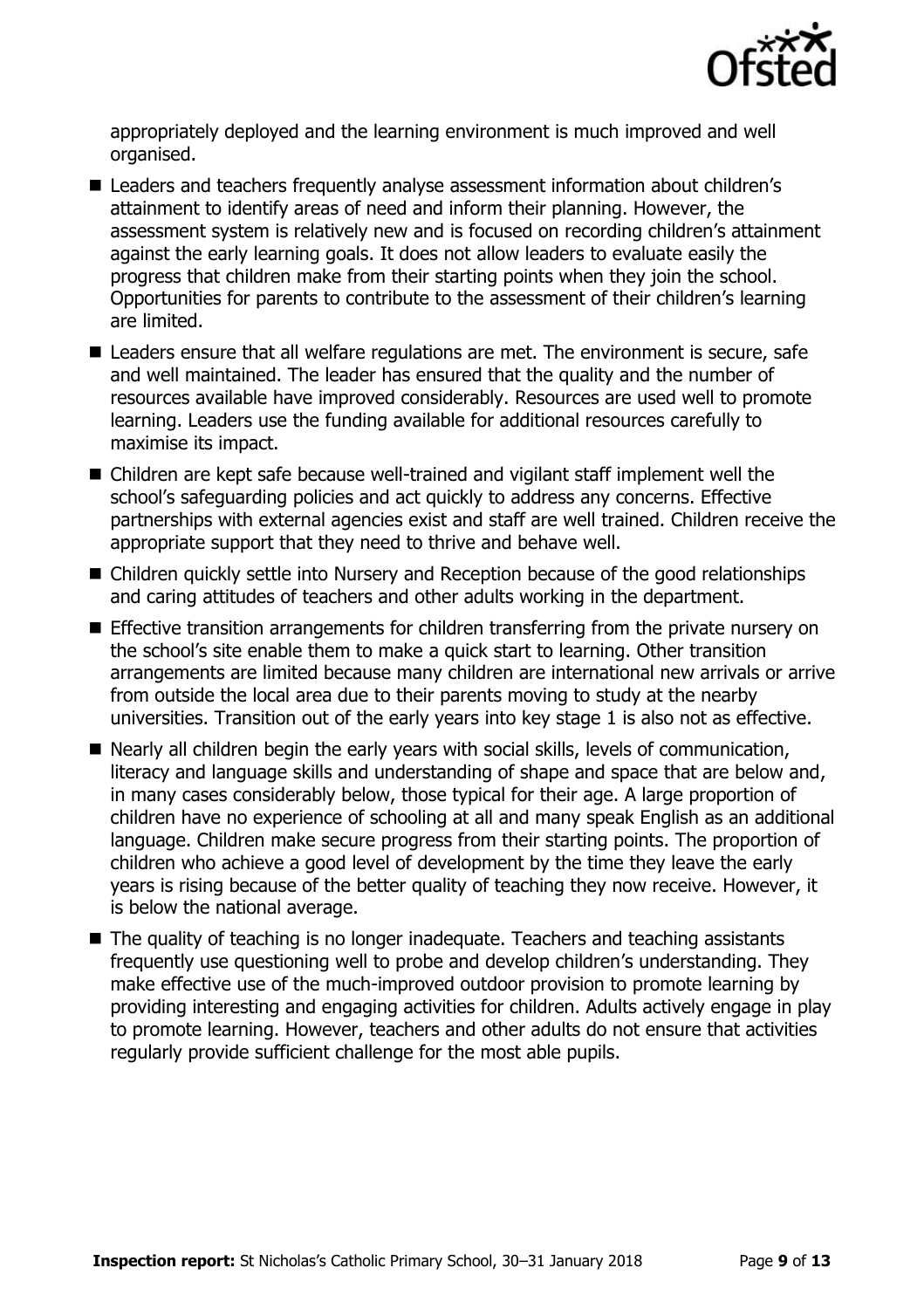

# **School details**

| Unique reference number | 104657    |
|-------------------------|-----------|
| Local authority         | Liverpool |
| Inspection number       | 10044742  |

This inspection was carried out under section 8 of the Education Act 2005. The inspection was also deemed a section 5 inspection under the same Act.

| Type of school                      | Primary                                  |
|-------------------------------------|------------------------------------------|
| School category                     | Voluntary aided                          |
| Age range of pupils                 | 3 to 11                                  |
| Gender of pupils                    | Mixed                                    |
| Number of pupils on the school roll | 194                                      |
| Appropriate authority               | The governing body                       |
| Chair                               | <b>Connor Buckley</b>                    |
| <b>Headteacher</b>                  | <b>Martin Davies</b>                     |
| Telephone number                    | 0151 709 5532                            |
| <b>Website</b>                      | nicholas-ao@st-nicholas.liverpool.sch.uk |
| Email address                       | admin@st-nicholas.liverpool.sch.uk       |
| Date of previous inspection         | 13-14 September 2016                     |

### **Information about this school**

- The school is slightly smaller than the average-sized primary school.
- The proportion of disadvantaged pupils supported by the pupil premium is above the national average.
- $\blacksquare$  The proportion of pupils who have SEN and/or disabilities is close to the national average. Very few pupils have a statement of special educational needs or an education, health and care plan.
- A minority of pupils are from White British backgrounds. Most pupils come from a wide range of minority ethnic backgrounds. A large proportion of pupils speak English as an additional language. Considerable proportions of pupils leave or join the school at times other than the usual times.
- The school meets the government's current floor standards, which set the minimum expectations for pupils' attainment and progress.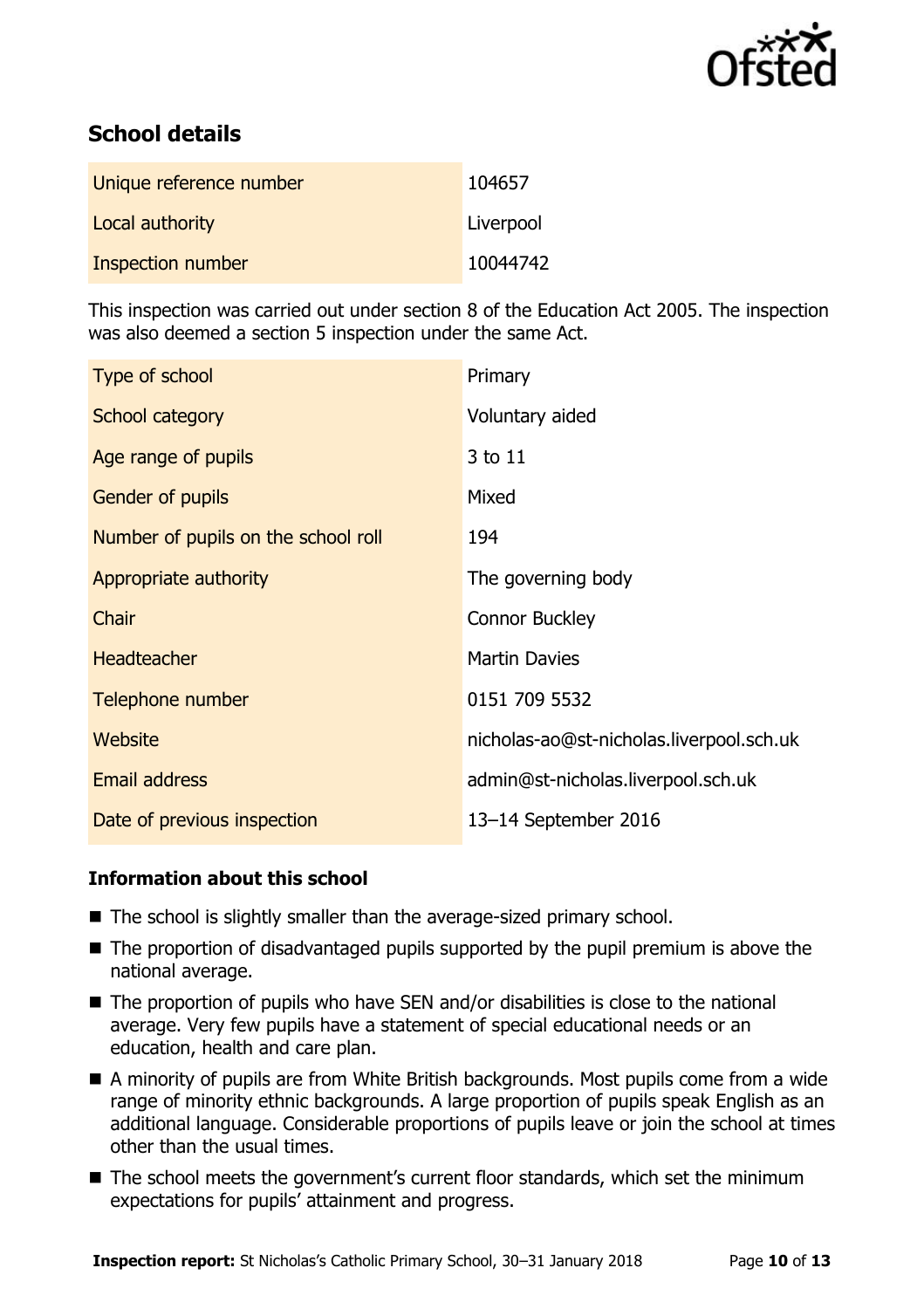

Since the last inspection, there has been considerable change to the senior leadership of the school.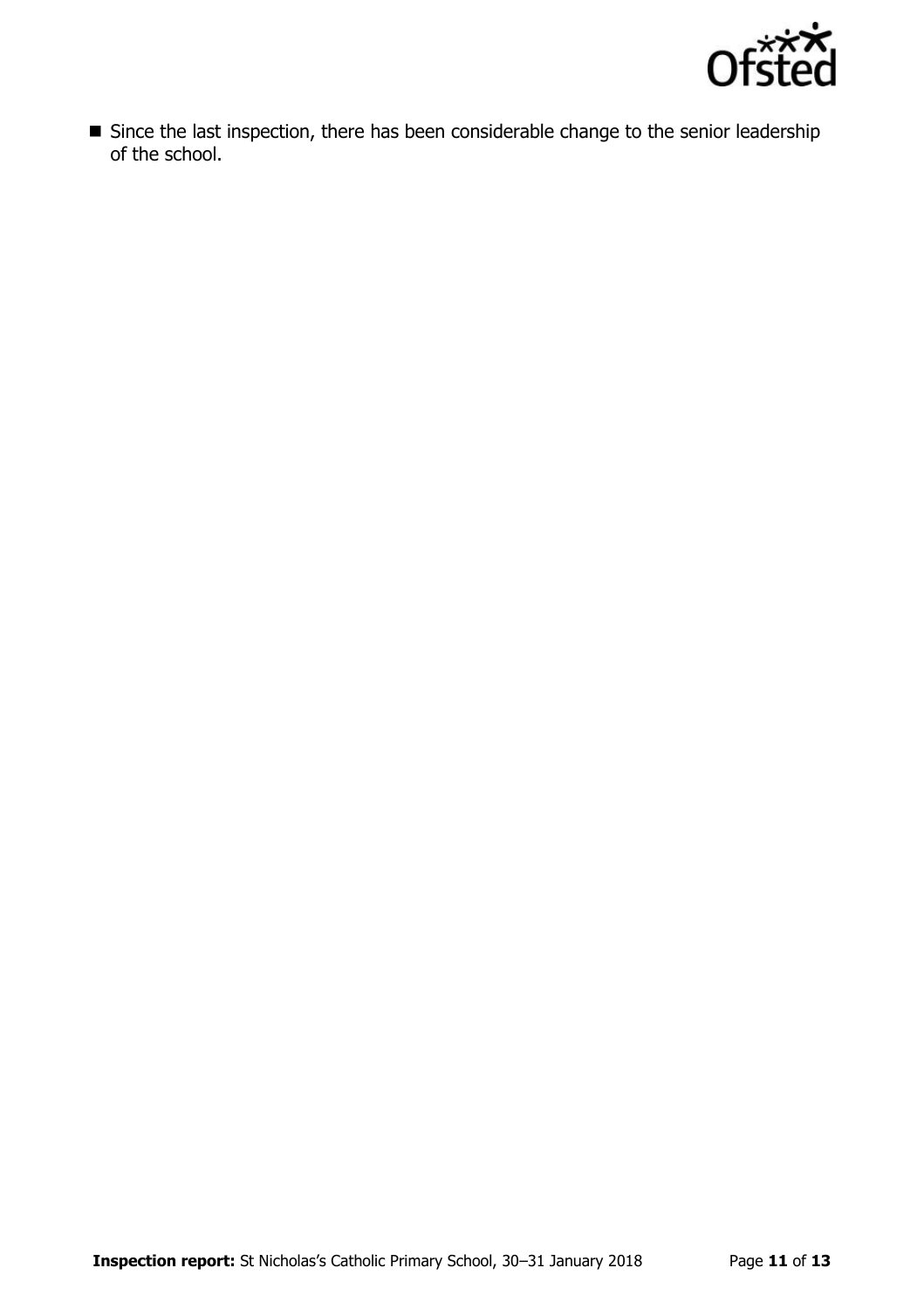

# **Information about this inspection**

- Inspectors observed a range of lessons or parts of lessons and looked at pupils' work. They listened to pupils reading and talked with pupils about their lessons and school life. Inspectors met formally with a range of pupils and the school's head boy, head girl and their deputies.
- Meetings were held with the headteacher, the deputy headteacher and a range of subject leaders. These included the senior leaders responsible for SEN, assessment and the early years. Inspectors spoke with representatives of the governing body and of the local authority, and with archdiocesan school-improvement advisers who work with the school.
- Inspectors observed the school's work and scrutinised documentation relating to pupils' progress and to school management, including the arrangements to ensure that pupils are kept safe.
- **Inspectors spoke with parents and staff and took account of the 45 responses in the** most recent parent survey undertaken by the school. There were too few responses to the online parent questionnaire, Parent View, to allow any analysis.

### **Inspection team**

| John Nixon, lead inspector | Her Majesty's Inspector |
|----------------------------|-------------------------|
| <b>Stephen Rigby</b>       | <b>Ofsted Inspector</b> |
| <b>Moira Atkins</b>        | <b>Ofsted Inspector</b> |